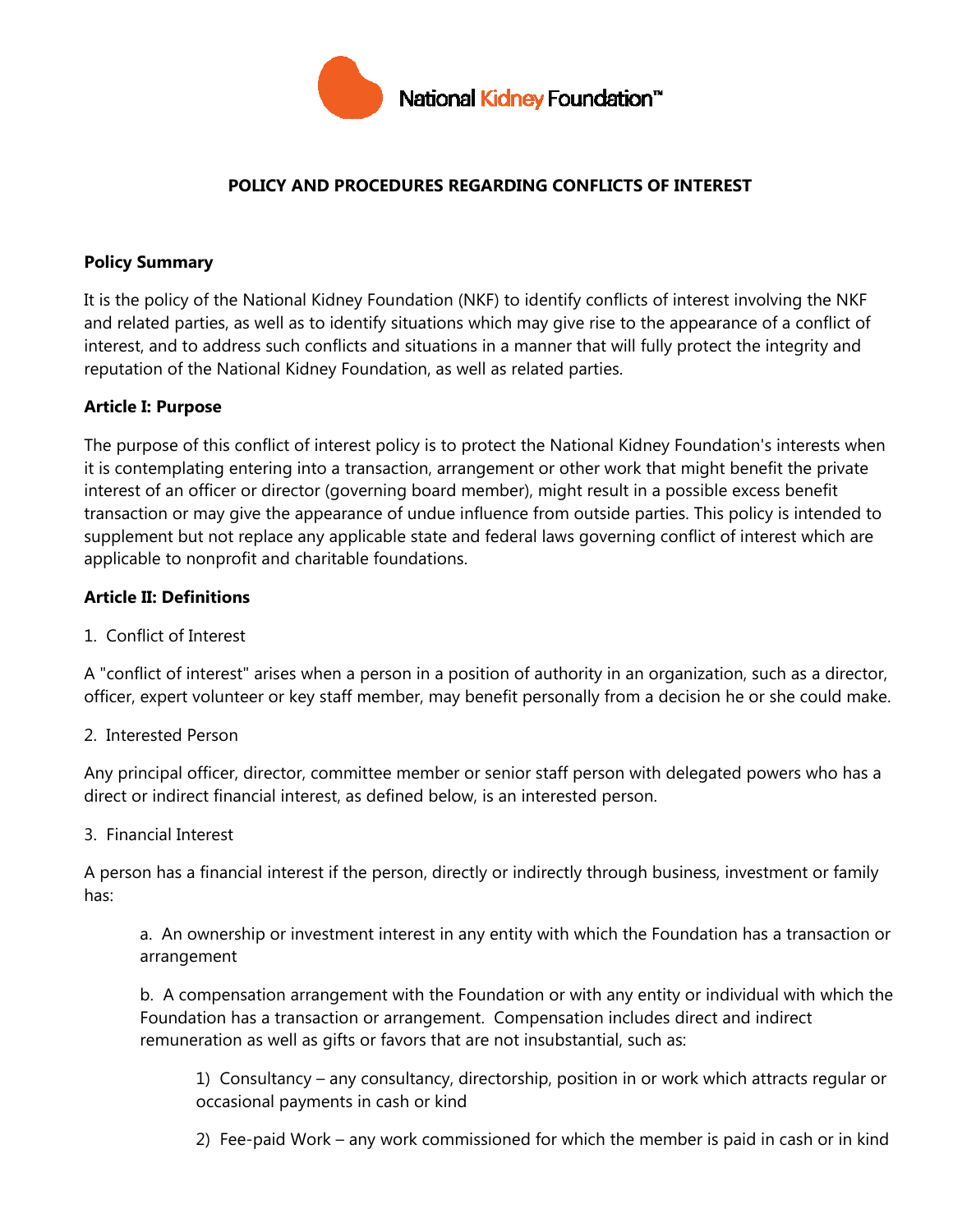3) Shareholdings – any shareholding in or other beneficial interest in shares. (This does not include shareholdings through unit trusts or similar arrangements where the member has no influence on financial management) or

c. A potential ownership or investment interest in, or compensation arrangement with, any entity or individual with which the Foundation is negotiating a transaction or arrangement.

*A financial interest is not necessarily a conflict of interest.* Under Article III, Section 2, a person who has a financial interest may have a conflict of interest only if the governing Board or appropriate committee decides that a conflict of interest exists.

4. Research Awards

Members of scientific and medical professional advisory bodies shall avoid situations of possible conflict of interest in the recommendation of grants to their own institutions.

## **Article III: Procedures**

1. Distribution of Policy and Procedures

This policy shall be presented and discussed annually for the information and guidance of directors, officers, committee members and senior staff who are serving or employed by the Foundation. Annually a Disclosure and Attestation Statement shall be furnished to and completed by each officer, director, committee member and senior staff member. Any new directors, officers, committee members or senior staff shall be advised by the Compliance Officer of this policy and furnished a disclosure statement upon undertaking the duties of such office.

2. Duty to Disclose

In connection with any actual or possible conflict of interest, an interested person must disclose the existence of the financial interest and be given the opportunity to disclose all material facts to the Board members or members of committees considering the proposed transaction or arrangement. The NKF's Disclosure and Attestation Statement is provided for this purpose.

3. Determining Whether or Not a Conflict of Interest Exists

After disclosure of the financial interest and all material facts, and after any discussion with the interested person, he/she shall leave the Board or committee meeting while the potential of a conflict of interest is discussed and determined. The remaining Board or committee members shall decide if a conflict of interest exists. The minutes of the meeting shall note that this procedure was followed and the group's determination.

4. Procedures for Addressing the Conflict of Interest

a. An interested person may make a presentation at the Board or committee meeting, but after the presentation, he/she shall leave the meeting during the discussion of, and the vote on, the transaction or arrangement involving the possible conflict of interest.

b. After exercising due diligence, the Board or committee shall determine whether the Foundation can obtain, with reasonable efforts, a more advantageous transaction or arrangement from a person or entity that would not give rise to a conflict of interest.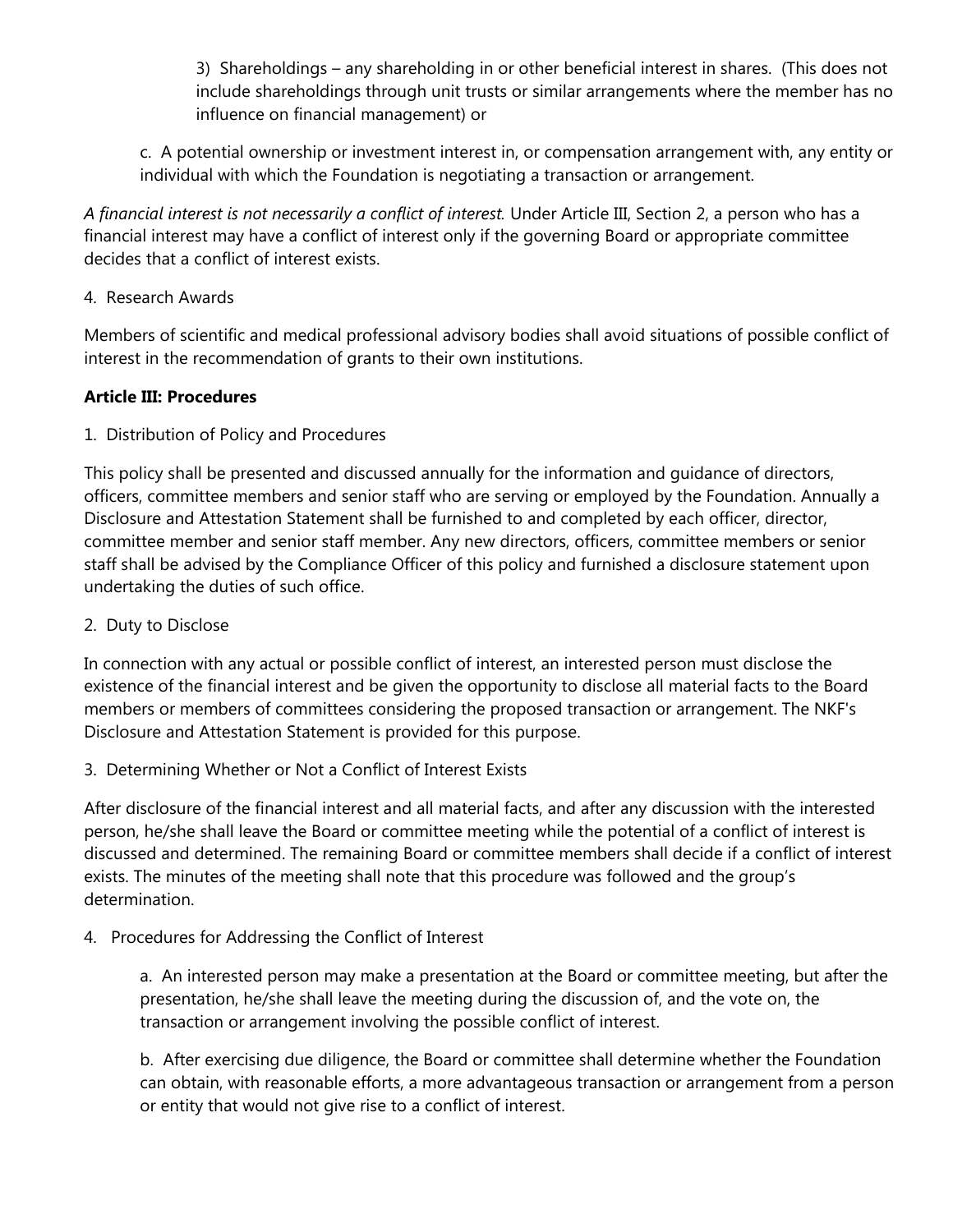c. If a more advantageous transaction or arrangement avoiding a conflict of interest is not reasonably possible under circumstances, the Board or committee shall determine by a majority vote of the disinterested directors or members, whether the transaction or arrangement is in the Foundation's best interest, for its own benefit, and whether it is fair and reasonable. In conformity with the above determination, it shall make its decision as to whether to enter into the specified transaction or arrangement.

d. In the case of research awards, the member of any institution to which a grant is to be considered shall retire from the room during the course of the discussion, shall not participate in the deliberation nor vote on the matter.

5. Violations of the Conflict of Interest Policy

a. If the Board, committee or Compliance Officer has reasonable cause to believe a member has failed to disclose actual or possible conflicts of interest, it shall inform the member of the basis for such belief and afford the member an opportunity to explain the alleged failure to disclose.

b. If, after hearing the member's response and after making further investigation as warranted by the circumstances, the Board, committee or Compliance Officer determines that the member has failed to disclose an actual or possible conflict of interest, appropriate disciplinary and corrective action shall be taken.

# **Article IV: Records of Proceedings**

The Minutes of the Board meeting and all committee meetings where such conflicts have arisen shall contain:

a. The names of the persons who disclosed or otherwise were found to have an actual or possible conflict of interest, the nature of the financial interest or other conflict, any action taken to determine whether a conflict of interest was present, and the Board's or committee's decision as to whether a conflict of interest in fact existed.

b. The names of the persons who were present for discussions and votes relating to the transaction or arrangement, the content of the discussion, including any alternatives to the proposed transaction or arrangement, and a record of any votes taken in connection with the proceedings.

## **Article V: Compensation**

a. A voting member of the Board who receives compensation for services from the Foundation, directly or indirectly, is precluded from voting on matters pertaining to that compensation.

b. Any voting member of the Board or any committee whose jurisdiction includes compensation matters and who receives compensation from the Foundation, directly or indirectly, either individually or collectively, retains the ability to provide information to any committee regarding compensation matters.

## **Article VI: Annual Statements**

Each director, principal officer, member of a committee and senior staff member in a position where potential conflicts may arise shall annually complete and sign a Disclosure and Attestation Statement which affirms that such person has:

a. Received a copy of this Conflict of Interest Policy and Procedures